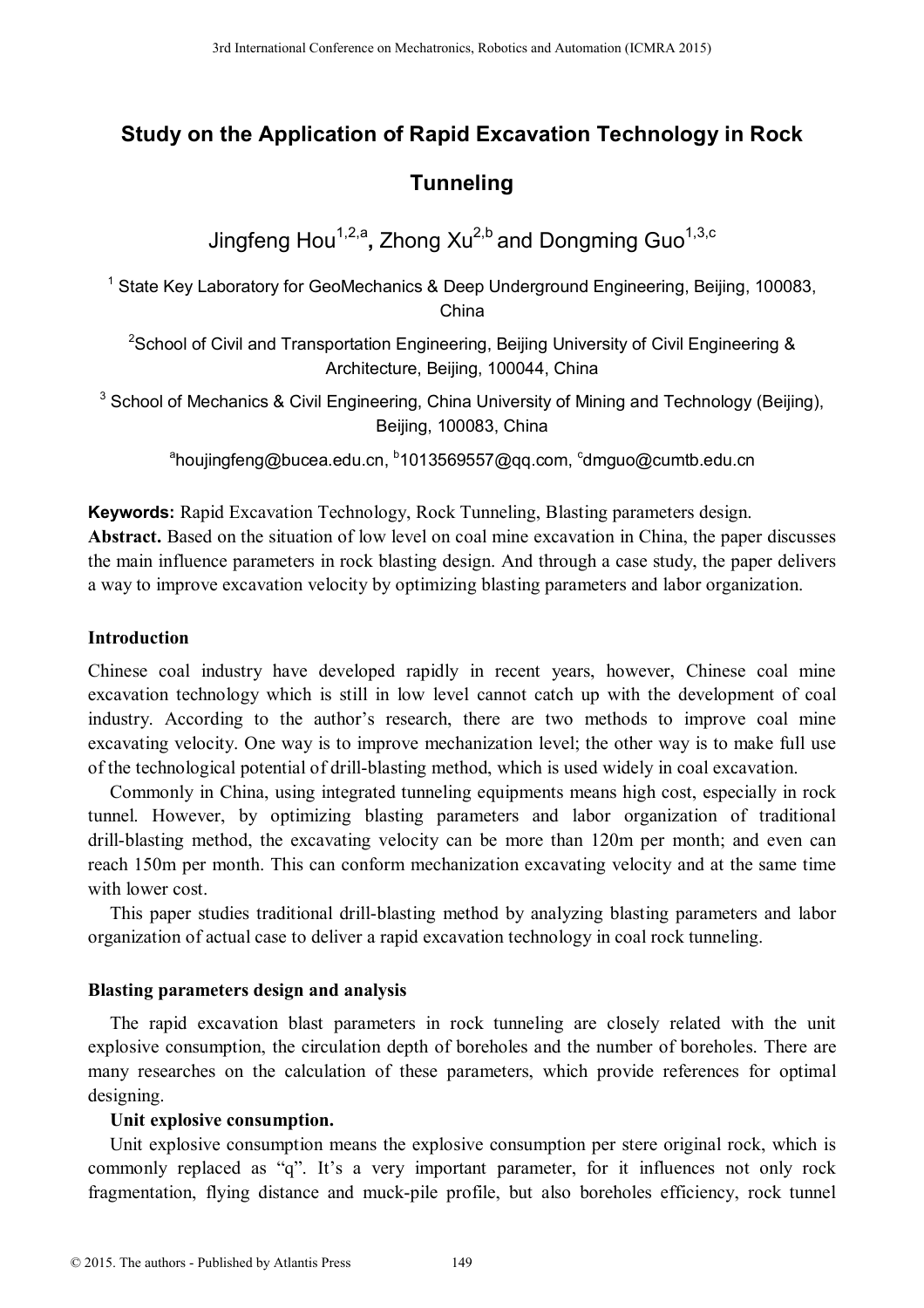outline and surrounding rock stability etc. So it has significance in blasting parameters design of speedy drivage.

Unit explosive consumption depends on many factors, such as explosive properties, rock properties, tunnel cross section, charge diameter, borehole length and diameter etc. So it is difficult to be accurately calculated. In practice, q is calculated through empirical formula, and adjusted in operation.

#### **Protodyakonov's empirical formula as (1)**

$$
q = 1.1k_o\sqrt{f/s} \qquad \text{(kg/m}^3)
$$
 (1)

Where:  $q$  - unit explosive consumption, kg/m<sup>3</sup>;

 $k<sub>o</sub>$  - blasting force correction coefficient,  $k<sub>o</sub> = 525/p$ , p - blasting force (mL);

*f* - Protodyakonov's coefficient;

*s* - tunnel cross section area,  $m^2$ .

**Another empirical formula as (2)** 

$$
q = \left(\sqrt{\frac{f-4}{1.8}} + 4.8 \times 10^{-0.15s}\right) c k \phi e
$$
 (kg/m<sup>3</sup>) (2)

Where: q- unit explosive consumption,  $\text{kg/m}^3$ ;

*f* - Protodyakonov's coefficient;

*s* - tunnel cross section area,  $m^2$ ;

*c* - charge diameter correction coefficient;

- *k* blasting force correction coefficient,  $k = 360/p$ , p blasting force (mL);
- $\phi$  charge density correction coefficient, in common situation,  $\phi = 0.78 \degree 0.80$ ;
- *e* borehole depth correction coefficient.

#### **Borehole depth**

Borehole depth is also a very important parameter in tunnel excavation, which influences not only each working procedure, completion time and driving speed, but also affects the blasting effect and material consumption. At the same time, borehole depth is an important factor to the circulation frequency. At present, there are two kinds of technology in China, one is shallow borehole with more circulation; and the other is deep borehole with less circulation. As to which way we should adopt depends on specific conditions. The best borehole depth is the depth with smallest labor or manhour and lowest cost drivage roadway per meter. Usually, the borehole depth is determined according to the mission requirements or circulation organization.

**The calculation of borehole length by monthly progress as formula (3)** 

$$
l = \frac{L}{Nm\eta_1} \tag{3}
$$

Where: L-tunnel length of monthly scheme, m;

- *N* days per month for tunneling work, d;
- *n* number of cycle completed every day;
- $\eta$  utilization rate of borehole, in common situation,  $\eta = 0.85 \sim 0.9$ ;

 $\eta_1$ - Normal circulation rate, in common situation,  $\eta_1 = 0.85 \sim 0.9$ ;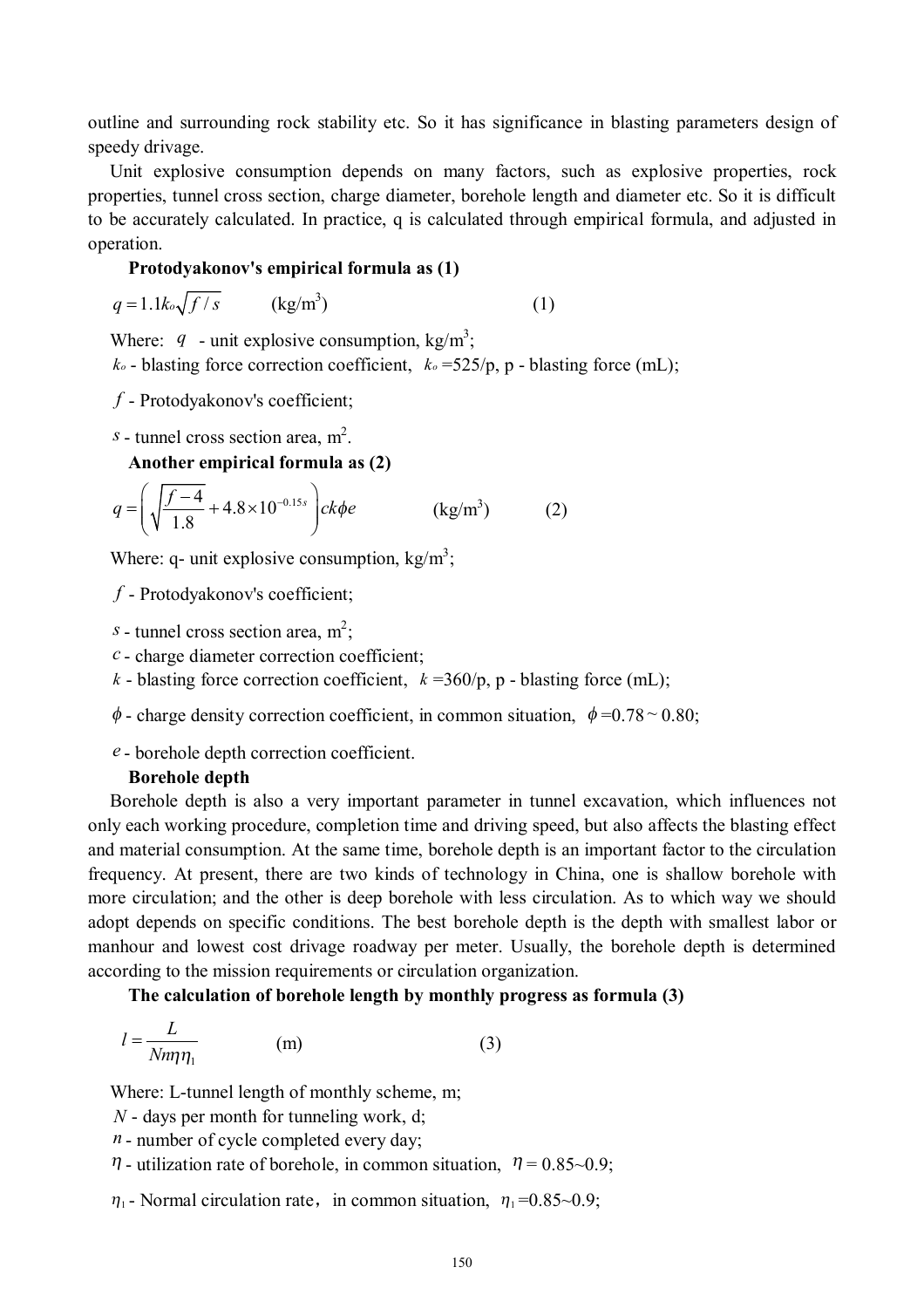**Borehole length determined by the tunneling cycle organization as formula (4)** 

$$
l = \frac{T - t}{\Phi \frac{N}{mv} + \frac{S\eta K}{nP}}
$$
 (m) (4)

Where: *T* - a circle time of tunneling, h;

*t* - except drilling and mucking time, the sum of the other process unparallel operation time, in common situation,  $t=1.0-1.5$ h;

*N* - the number of borehole on working plane, Unit ;

 $m$  - the number of rock drilling machine working at the same time;

 $v$  - the drilling speed of rock drilling machine, m/(h\*set);

 $\Phi$  - coefficient of single row drilling work, in common situation,  $\Phi = 0.3~0.6$ ;

*S* - drivage sectional area,  $m^2$ ;

 $\eta$  - utilization rate of borehole;

*K* - the hulking coefficient of the rock, in common situation,  $K=1.5\sim2.0$ ;

 $n -$  the number of rock loading machine working at the same time;

*P* - real productivity of rock loader,  $m^3/(h^*set)$ ;

#### **Borehole quantity**

The number of borehole directly affects drilling workload and blasting effect. Too little hole number, more big stones, Tunnel contour line is not smooth, even under-excavation phenomenon would happen. On the contrary, the drilling workload is too big, influences the driving speed. The main determinants: section size, rock properties, performance and unit consumption of explosive, borehole depth, etc. The principle of borehole number determined is on the premise of guarantee the blasting effect, reducing hole number as much as possible. Usually following the formula (5):

$$
N = 3.3\sqrt[3]{fS^2} \tag{5}
$$

Where: *N* - number of boreholes;

*f* - Rock consistence coefficient;

*S* - Rock drivage section;

Meanwhile, the borehole number can be determined according to the required quantity of explosive and each borehole charge to calculate as formula (6):

$$
N = q \sin \alpha \rho \tag{6}
$$

Where: *N* - number of boreholes;

*q* - explodes consumption per unit, Kg/m3;

- *S* Sectional area of tunnel, m2;
- $\eta$  Utilization of boreholes:
- *m* Length of cartridge;

 $\alpha$  - The average loading coefficient of borehole, in common situation, for cuthole  $\alpha = 0.7 \text{kg/m}$ , for collapse hole  $\alpha = 0.45 \sim 0.6 \text{kg/m}$ , for periphery hole  $\alpha = 0.1 \sim 0.35 \text{kg/m}$ ;

 *- The weight of each cartridge, kg.*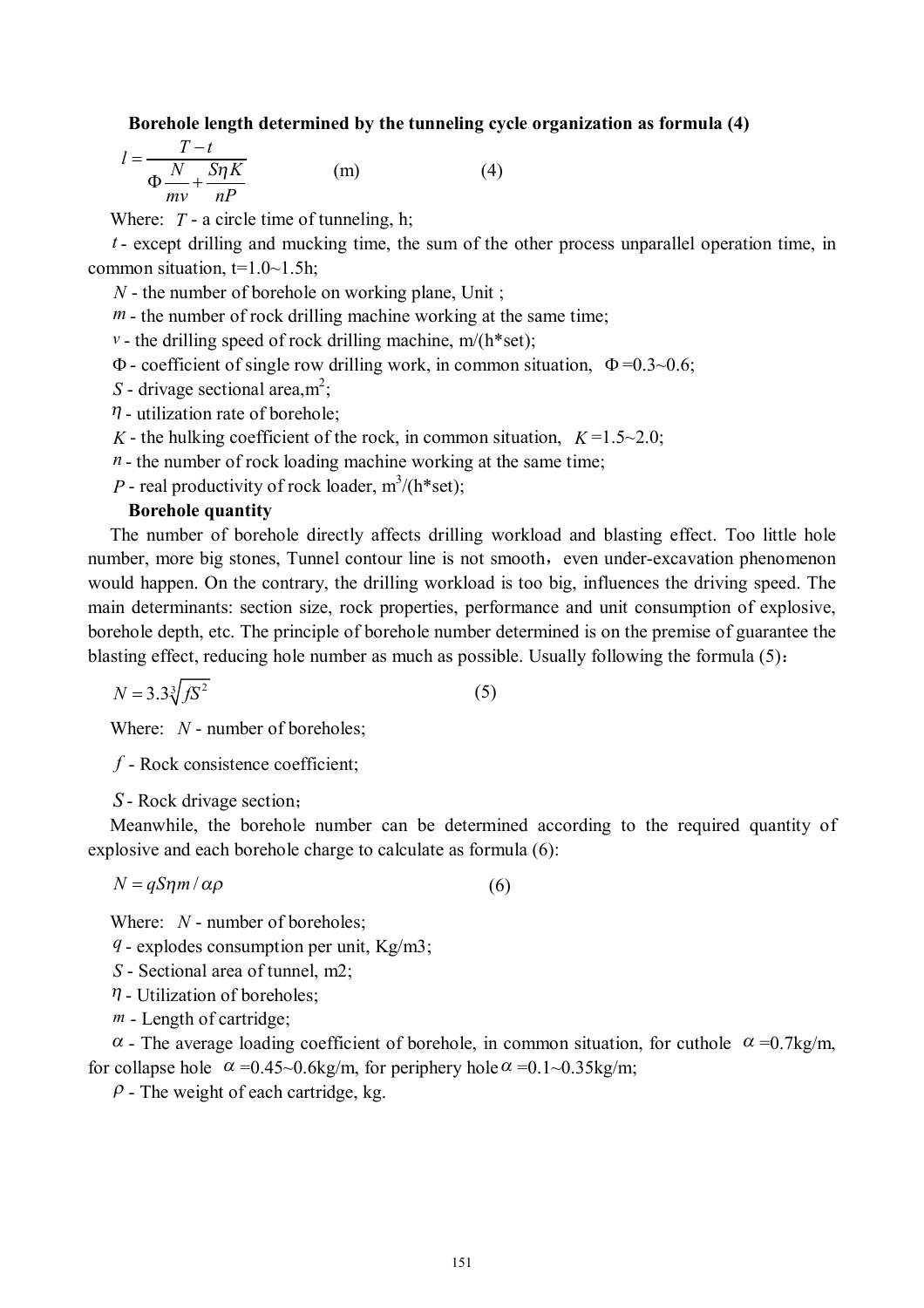#### **Construction scheme**

#### **Project profile**

In this paper, the testing site selection for Daizhuang coal mine 6300 transport track alley, the tunnel section 14.2  $m^2$ , which lithology is sandstone, Protodyakonov's coefficient of surrounding

rock  $f = 8 - 12$ .

#### **Equipment allocation**

Artificial drilling and mechanical installed for the working face. The main equipment used as shown in table 1.

| Table 1<br>The main equipments |                          |                 |                               |                 |  |  |  |
|--------------------------------|--------------------------|-----------------|-------------------------------|-----------------|--|--|--|
| No.                            | Euipments                | Specifications  | Number                        | <b>Notes</b>    |  |  |  |
|                                | Pneumatic drill          | Y2T 8 (or 7655) | 6                             | One for Standby |  |  |  |
| $\overline{2}$                 | Drag line                | ZYP-3000        |                               |                 |  |  |  |
| 3                              | Pulp shooting<br>machine | <b>HPC-VB</b>   | $\overline{2}$                | One for Standby |  |  |  |
|                                | Auxiliary fan            | 22Kw            | $\mathfrak{D}_{\mathfrak{p}}$ |                 |  |  |  |
|                                | Initiator                | <b>MFB-200</b>  | 3                             |                 |  |  |  |

#### **Blasting parameters**

The blasting scheme, blasting 1.8m deep borehole excavating tunnelling less than 1.70m per cycle. Wedge cut is adopted for slotting. 20m long and  $\Phi$ =35 diameter drill rod is used, the depth of borehole is 1.8 m and the depth of Cuthole 200 mm deeper than others. The borehole arrangement is shown in figure 1.0, the firing order and explosive payload as shown in table 2, expected blasting effect are shown in table 3. It should be noted that the actual blasting parameters should be adjusted according to the actual lithology for the best blasting effect and the goal.



Fig. 1 The boreholes arrangement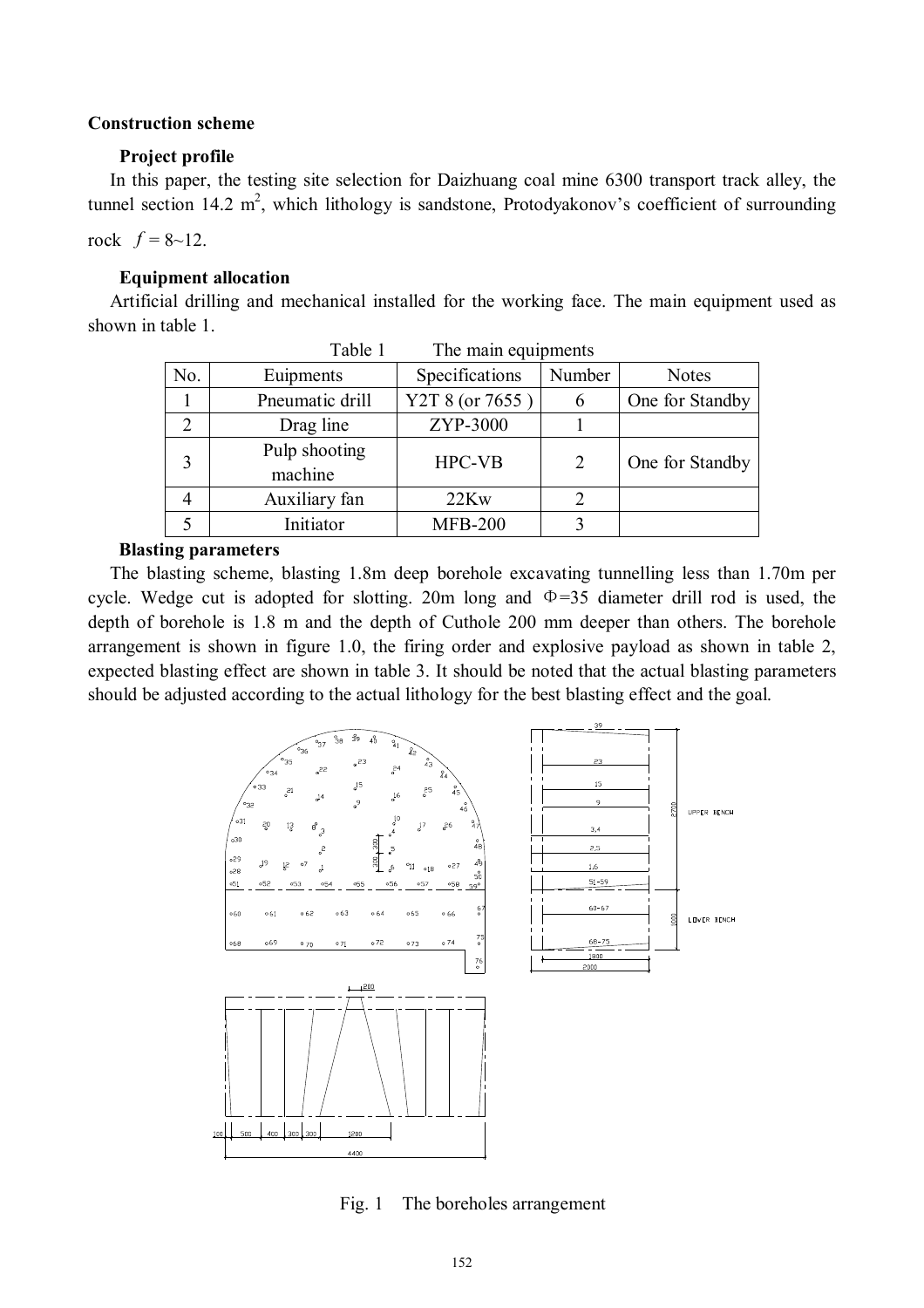|                        |           | Depth | Borehole        | Resistance<br>Line(mm) | Explosive Charge (Kg) |                    |       |                             |
|------------------------|-----------|-------|-----------------|------------------------|-----------------------|--------------------|-------|-----------------------------|
|                        | No.       | m)    | Spacing<br>(mm) |                        | Number                | Charge per<br>Hole | Sum   | <b>Blasting</b><br>Sequence |
| <b>Cutting Holes</b>   | $1-6$     | 2.0   | 300             | 1200                   | 6                     | 1.00               | 6.00  | $\overline{2}$              |
| Auxiliary<br>Holes     | $7 - 11$  | 1.8   | 300             | 300                    | 5                     | 0.80               | 4.00  | 3                           |
| Second Circle<br>Holes | $12 - 18$ | 1.8   | 600             | 400                    | 7                     | 0.80               | 5.60  | 3                           |
| Third Circle<br>Holes  | 19-27     | 1.8   | 600             | 400                    | 9                     | 0.80               | 7.20  | 3                           |
| Periphery<br>Holes     | 28-50     | 1.8   | 300             | 500                    | 23                    | 0.40               | 9.20  | $\overline{4}$              |
| <b>Bottom Holes</b>    | 51-59     | 1.8   | 500             | 500                    | 9                     | 0.80               | 7.20  | 5                           |
| Lower Bench            | 60-67     | 1.8   | 600             | 400                    | 8                     | 0.80               | 6.40  | $\overline{2}$              |
|                        | 68-75     | 1.8   | 600             | 500                    | 8                     | 0.80               | 6.40  |                             |
| Sum                    |           |       |                 |                        | 76                    |                    | 52.00 |                             |

Table 2. Explosive charge weight

Table 3. Basting effect expected

| No. | Item                                 | Result                  | No. | Item                                 | Number            |
|-----|--------------------------------------|-------------------------|-----|--------------------------------------|-------------------|
|     | Efficiency of borehole               | 95%                     | 5   | Circulating detonator<br>consumption | 75                |
| 2   | Footage driving cycle                | 1.70m                   | 6   | The unit consumption of<br>explosive | 2.15<br>$Kg/m^3$  |
| 3   | Circulating solid rock volume        | 24.12<br>m <sup>3</sup> |     | The unit consumption of<br>detonator | 3.10 per<br>$m^3$ |
| 4   | Circulating explosive<br>consumption | 52 Kg                   | 8   | Length of circulating<br>blasthole   | 136.2m            |

#### **Labor organization optimization**

According to Daizhuang coal mine field condition, equipment configuration and the status of the level of construction, the construction scheme adopts the "38" model to carry out , which is the two driving group to carry out every day, each group have two minor cycle; Meanwhile a guniting group is arranged to spray circularly every day.

# **The application and benefit analysis.**

Based on the above theoretical analysis and experiment show that the rapid excavation scheme has better advantages. Before the test the circulating footage for one group is  $1.6 \sim 1.8$  m, utilization of borehole is about 75%, after the test the data is up to 3.4m and 95%, and the blasting effect is greatly increased. Obviously the new scientific labor organization form has obtained the good technical and economic effect and achieved safe, high-quality and high-efficiency footage above 140m for three consecutive months for the Daizhuang coal mine 6300 orbital rock tunneling drivage.